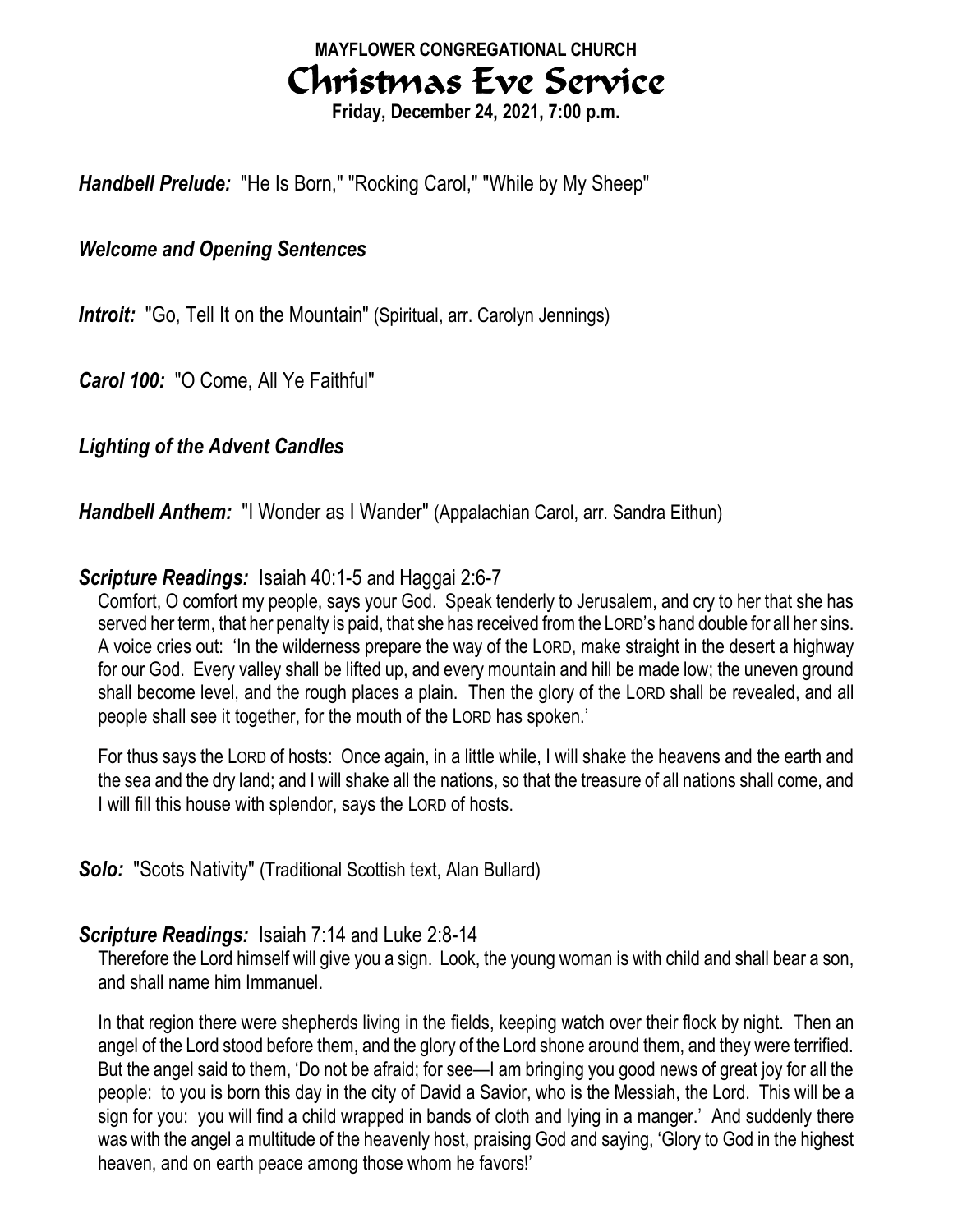**Duet:** "Gesù Bambino" ("The Infant Jesus") (Frederick H. Martens and Pietro A. Yon)

Compassionate Giving

Echoes from "A Christmas Carol"

Lighting of the Christ Candle

Carol 118: "Sussex Carol"

Scripture Readings: Isaiah 40:11 and Matthew 11:28-30

He will feed his flock like a shepherd; he will gather the lambs in his arms, and carry them in his bosom, and gently lead the mother sheep.

'Come to me, all you that are weary and are carrying heavy burdens, and I will give you rest. Take my yoke upon you, and learn from me; for I am gentle and humble in heart, and you will find rest for your souls. For my yoke is easy, and my burden is light.'

**Duet:** "Before the Paling of the Stars" (Christina Rossetti and John Boda)

# Meditation: "OVERCOMING THE SCROOGE IN ALL OF US"

Special Music: "Night of the Father's Love" (AURELIUS PRUDENTIUS, Pepper Choplin) (The congregation joins on the first verse of "Silent Night")

### **Benediction**

Benediction Response 466: "This Little Light of Mine"

Participants: Pastor Mark and DeeAnn McCormick, Dr. Paul and Beth Patton, Barb and Jerry Fuller, Marsha Hacker, April Lakatos, Jamie Keller, Kim and Lorraine Finison, Gina Patton, Roger Kennedy, Ann McClelland

The Christmas Eve collection will be given to the Salvation Army, partly in memory of Blanche Samohovetz, who was a long-time volunteer there, as well as at Mayflower, and to help with their disaster relief efforts in the wake of the recent extremely destructive tornados. Thanks for your support of this most worthy charity!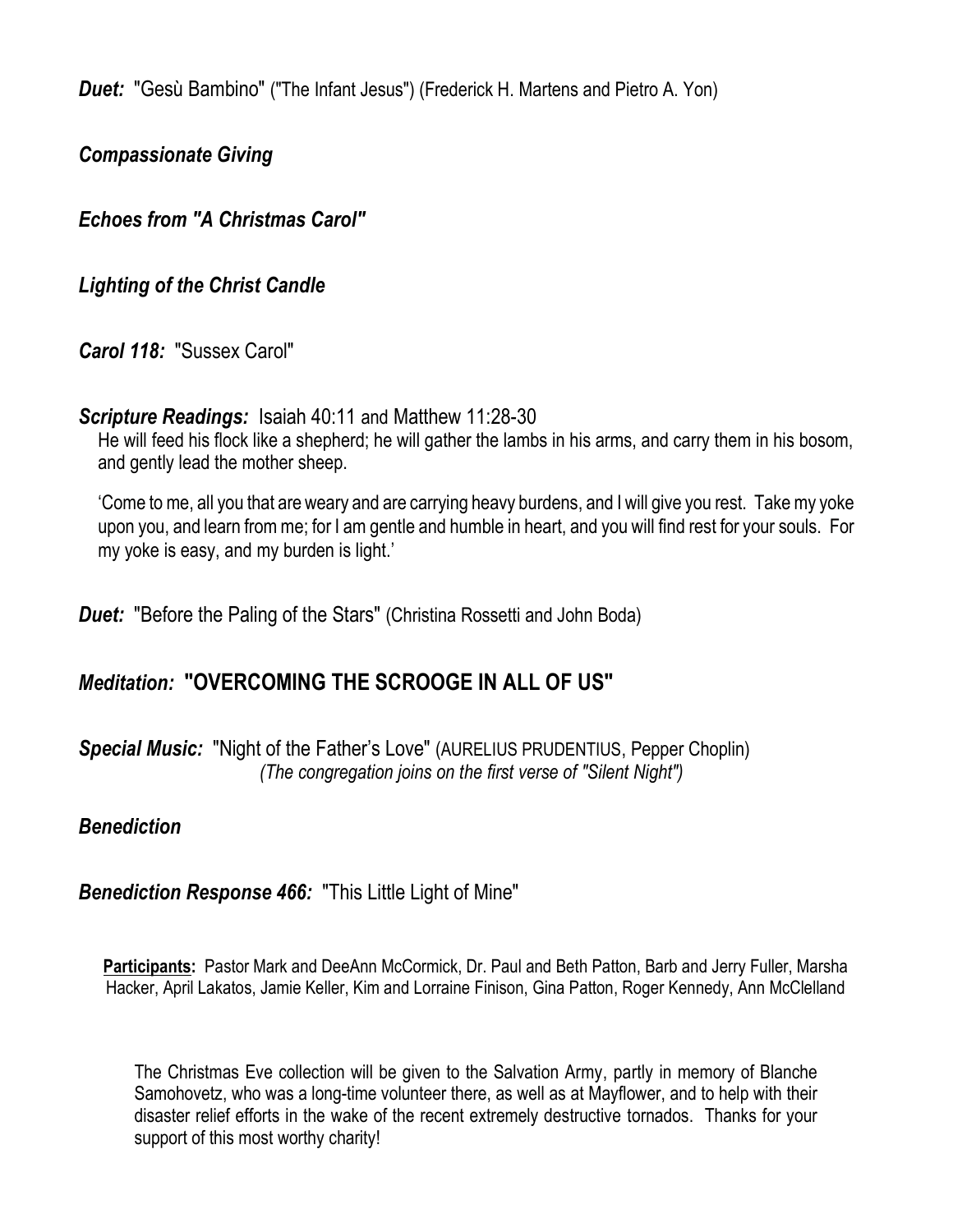#### POINSETTIAS 2021

| Carleen Brammell                   | In memory of loved ones                                                                                 |
|------------------------------------|---------------------------------------------------------------------------------------------------------|
| Kim and Lorraine Finison           | In memory of her parents, Angelo and Gwendolyn Vassallo                                                 |
| Kim and Lorraine Finison           | In memory of his parents, Joe L. and Velma Finison                                                      |
| Kim and Lorraine Finison           | In memory of Peggy, Ruth, Ardath, Saralu, Laura, Linda, and Liz                                         |
| Jan Fleck                          | In memory of her mother, Ida Mae Johnson                                                                |
| Jerry and Barb Fuller              | With special thoughts of loved ones past and present                                                    |
| Terry and Sharon Graham            | In memory of Doris--mom, grandma, and greatgrandma                                                      |
| Bob Gress, Darleen Wirt, and Bob Z | In memory of Bob Pearson                                                                                |
| Bob Gress, Darleen Wirt, and Bob Z | In memory of Bob G's wife, Patricia                                                                     |
| Bob Gress, Darleen Wirt, and Bob Z | In memory of Bob G's and Darleen's mother, Lelah Gress-Smith                                            |
| Bob Gress, Darleen Wirt, and Bob Z | In memory of Bob G's and Darleen's grandparents,<br>Rev. George and Pearle Hall                         |
| Roger and Meredith Kennedy         | In memory of loved ones                                                                                 |
| Mark and DeeAnn McCormick          | In memory of her parents, Loyal and Arlene Dean                                                         |
| Mark and DeeAnn McCormick          | In honor of his mother, Loverna McCormick                                                               |
| Mark and DeeAnn McCormick          | In memory of his father, Everett McCormick                                                              |
| Nancy McKay                        | In memory of her husband, Dick, and their parents,<br>Russell and Leone Parish and Norman and Ila McKay |
| <b>Beverly Miller</b>              | In memory of her husband, Fred                                                                          |
| Arlene Moore                       | In memory of her husband, Jimmy                                                                         |
| <b>Eugene and Shirley Potts</b>    | For those grieving loved ones                                                                           |
| Mary Robison                       | In loving memory of her dear Norm, who died seven years<br>ago Dec. 19                                  |
| Mary Robison                       | In memory of her brother, Bill Bishop, who passed away Nov. 28                                          |
| Mary Robison                       | In loving memory of her mother, Myra Lu Bishop                                                          |
| Mary Robison                       | In loving memory of her father, David Bishop                                                            |
| Terry and Gwen Tisdale             | In honor of Pastor Mark and DeeAnn                                                                      |
| Frank and Linda Wheeler            | In memory of their parents, Raymond and Ruth Keller<br>and Glen and Delores Pettis                      |
| Gordon Wilson and Deenie Lesher    | In memory of their mothers, Doreen Brown and Jean Johnson                                               |
| Cuson Vooger and family            | In loving memory of her perepte. Dep and Planche Camebovetz                                             |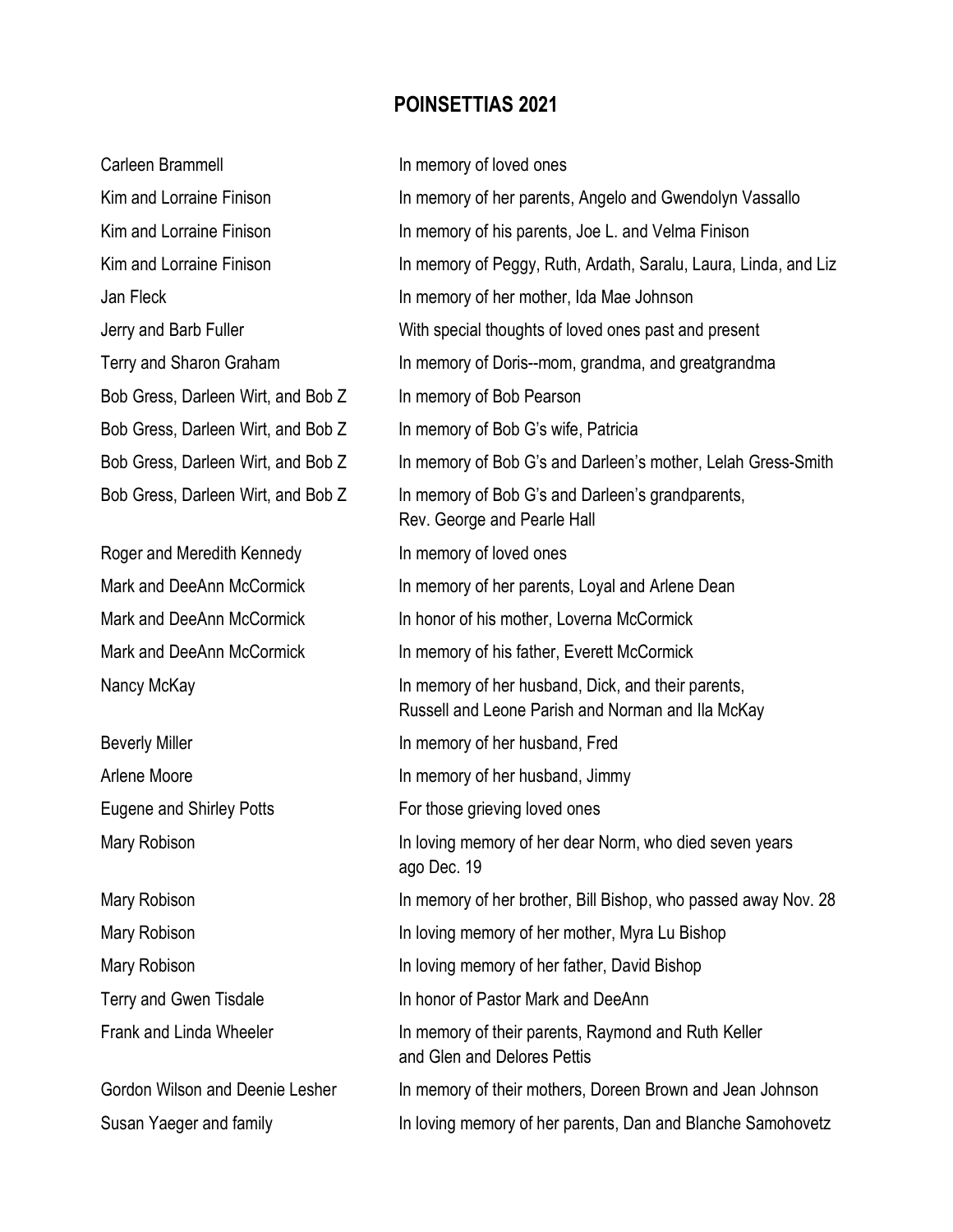#### **THE TRIUNE GOD** 100 **O Come, All Ye Faithful** Latin by John F. Wade, 1711-1786

John F. Wade's, Cantus Diversi, 1751

Trans. by Frederick Oakeley, 1802-1880, and others



**ADESTE FIDELES** Irregular with Refrain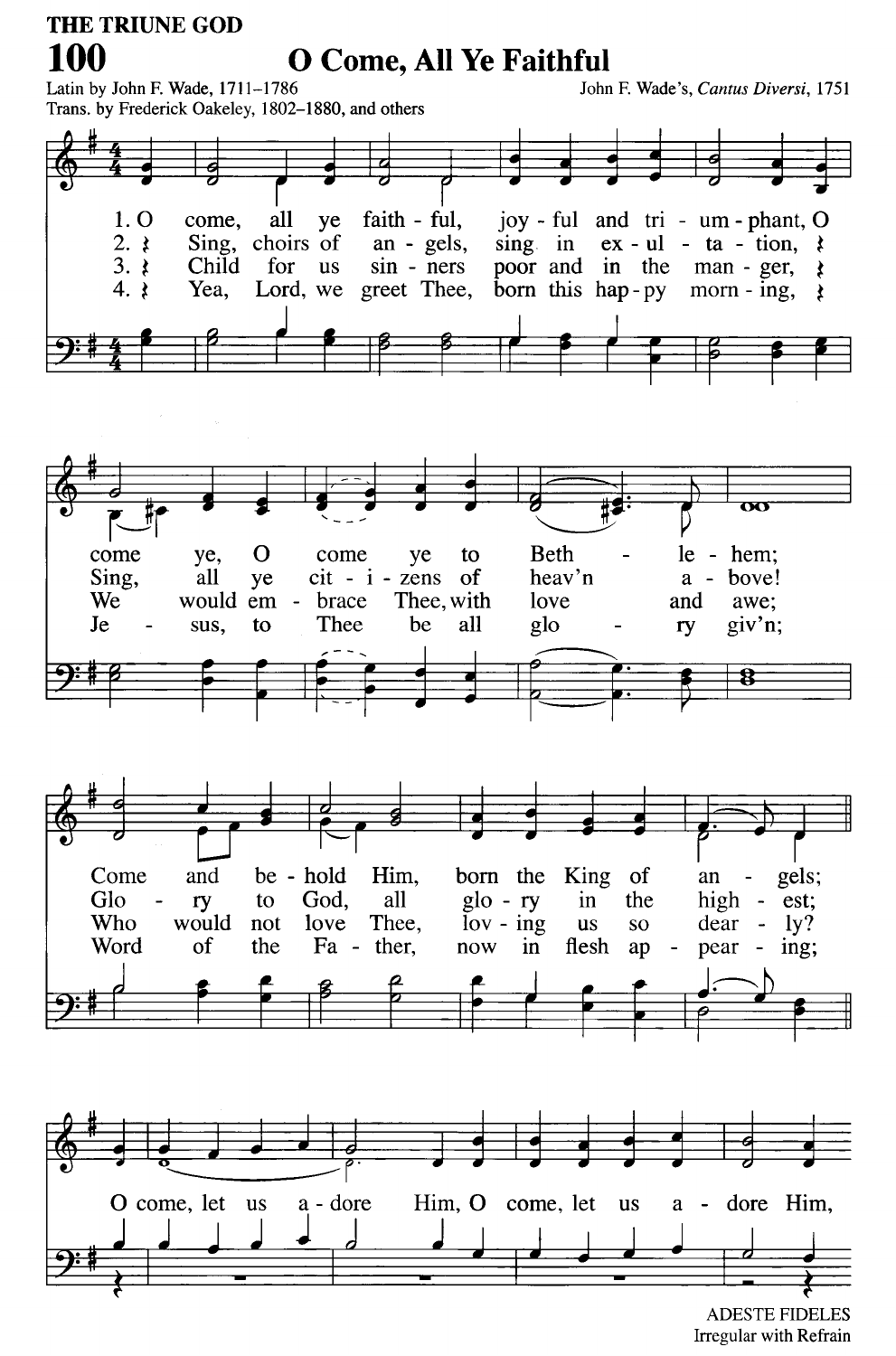#### **THE TRIUNE GOD**

**101** 



# **Adeste Fideles**

John F. Wade, 1711-1786

1. Adeste fideles,

Laeti triumphantes,

Venite, venite in Bethlehem:

Natum videte

Regem angelorum:

Venite, adoremus, venite, adoremus,

Venite, adoremus Dominum.

- 2. Cantet nunc io Chorus angelorum, Cantet nunc aula caelestium: Gloria in **Excelsis Deo:** Venite, adoremus, venite, adoremus, Venite, adoremus Dominum.
- 3. Ergo qui natus Die hodierna, Jesu, tibi sit gloria: Patris aeterni Verbum caro factum: Venite, adoremus, venite, adoremus, Venite, adoremus Dominum.

Nativity